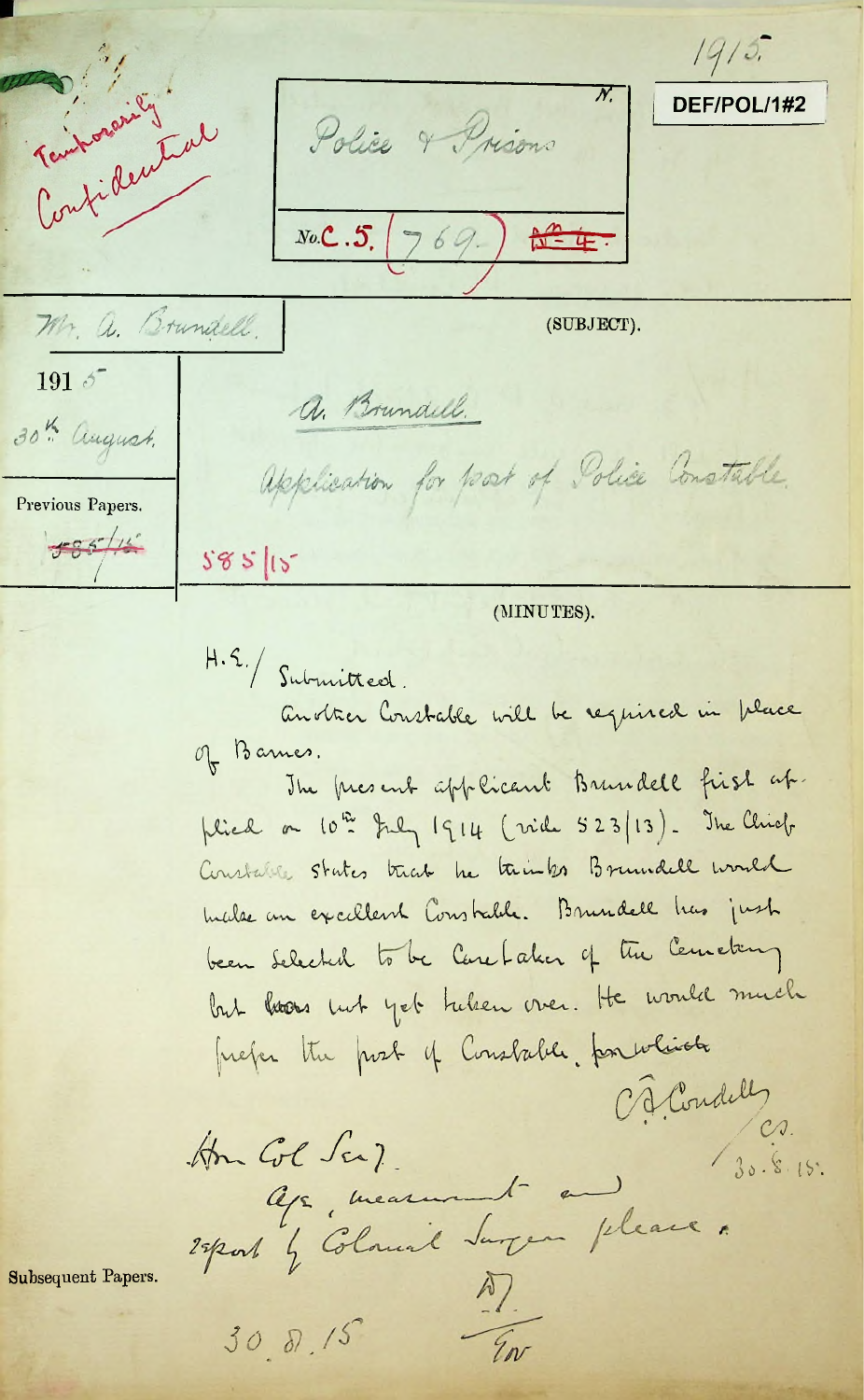Lellie from Mr. Board Brundell  $431.8.15$ 

Medical Report from the Hon. ag. Col. Surgeon, Le Craddock.

H.E./ In sien y bl. Craddock's Report it will be quite infussible for but Brundell to be appointed. ? So inform him.

a withdraw Report and place it in confidential cupboard.

 $\frac{1}{2}$  $31.8.15$ 

C.1. 769 /15 Whered by the in Confidential cubboard - 31.8.15

A Condity

O'a Condilly

 $-31.8.15$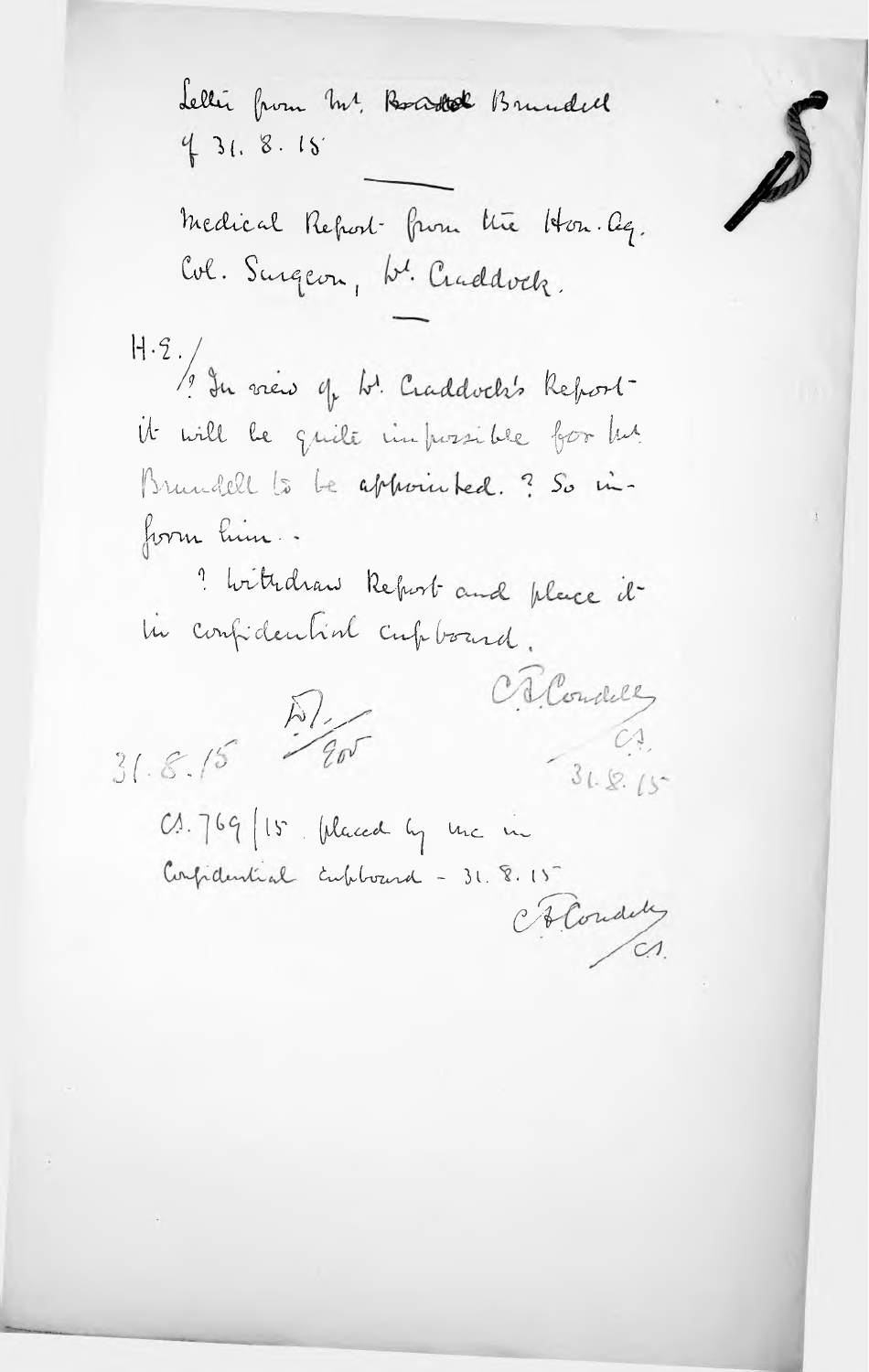Sol- Stanley 30th aug 15 Vii I gather there is likely to be a bacancy for a constable on the Olanley Solice Force, Caused by Constable Barnes leaving the Colony. as I have already made on application about a year ago on The resignation of the Late Constable *Opencer.* I beg to be allowed to renew that application to fill The vacancy caused by the resignation of Constable Barnes I remain  $\mathcal{O}$ in SUMIAL SECRETARY your deedent - Servant arthur Brundell The Honourable The Colonial Vecelary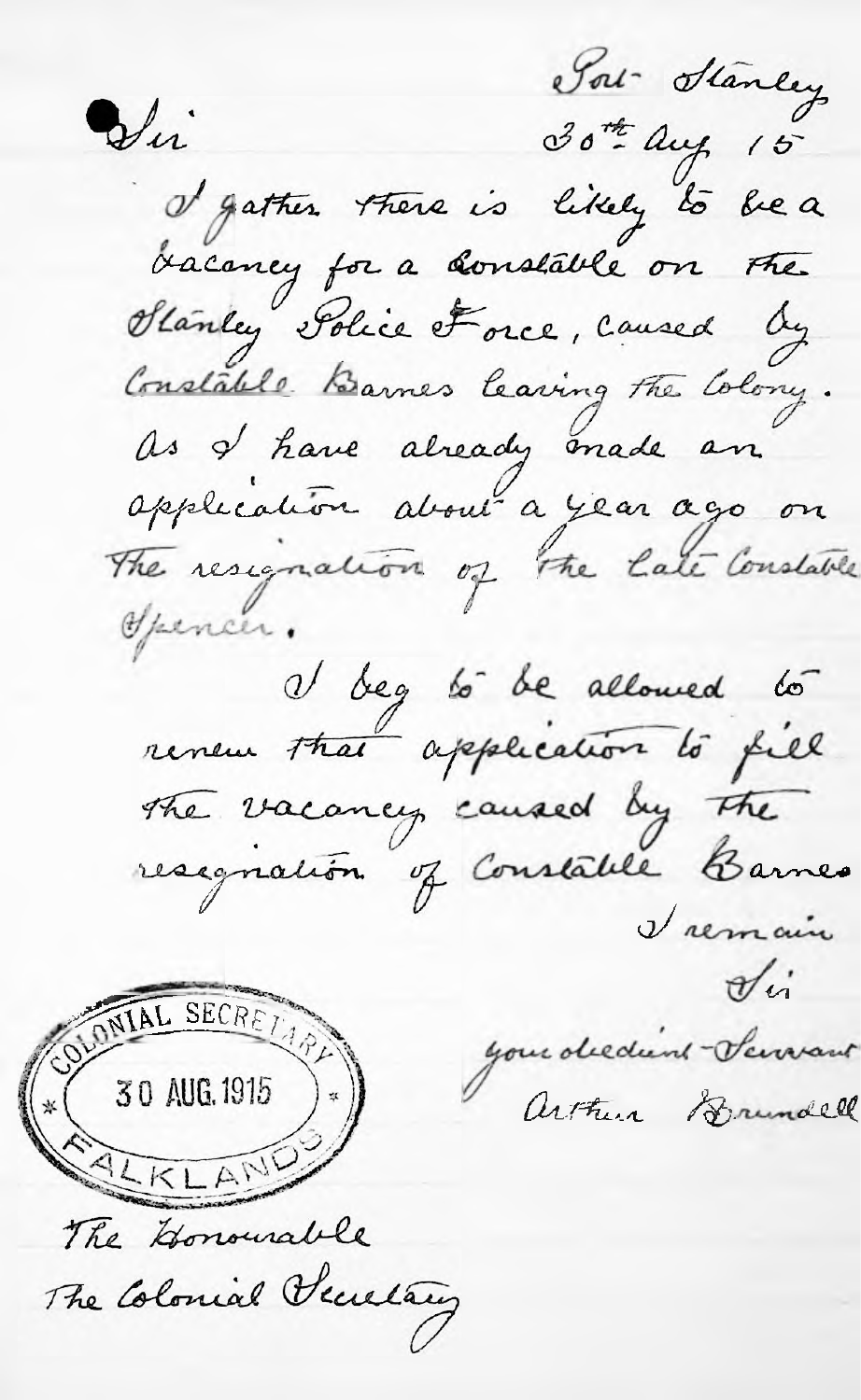Fort Hankey  $\frac{d}{d}$  $81 - \Delta u f$  15 I gather there is likely to be a bacancy on the stanley Jolie Torce Caused by onstable Barnes leaving the Colony.<br>Ao i have already made on application about de par 290 on Tã resignation of I veg leave to be allowed to renew That application, to fill the bacancy caused by the resignation of Constable Barney, In my former application I gave details of length of service in British army and references. my age is 44. I grined The The Bonomable anny at the age of 18 years The Colonial Secretary

and size months on the 30th day of January 1890, my height is sigt ? inches Chest measurement 39 in  $Maxic = 0$   $-1$   $-8i$ I have served for the last 12 knowth in The T. J.V. with the rank of Jerg. Should it please you is appoint me it will be my one ambilion to serve The soul and the Colony faithfully in the future. to I have served the souand my counting in the past. <u>Vii</u> your obedient Server

arthur Brundell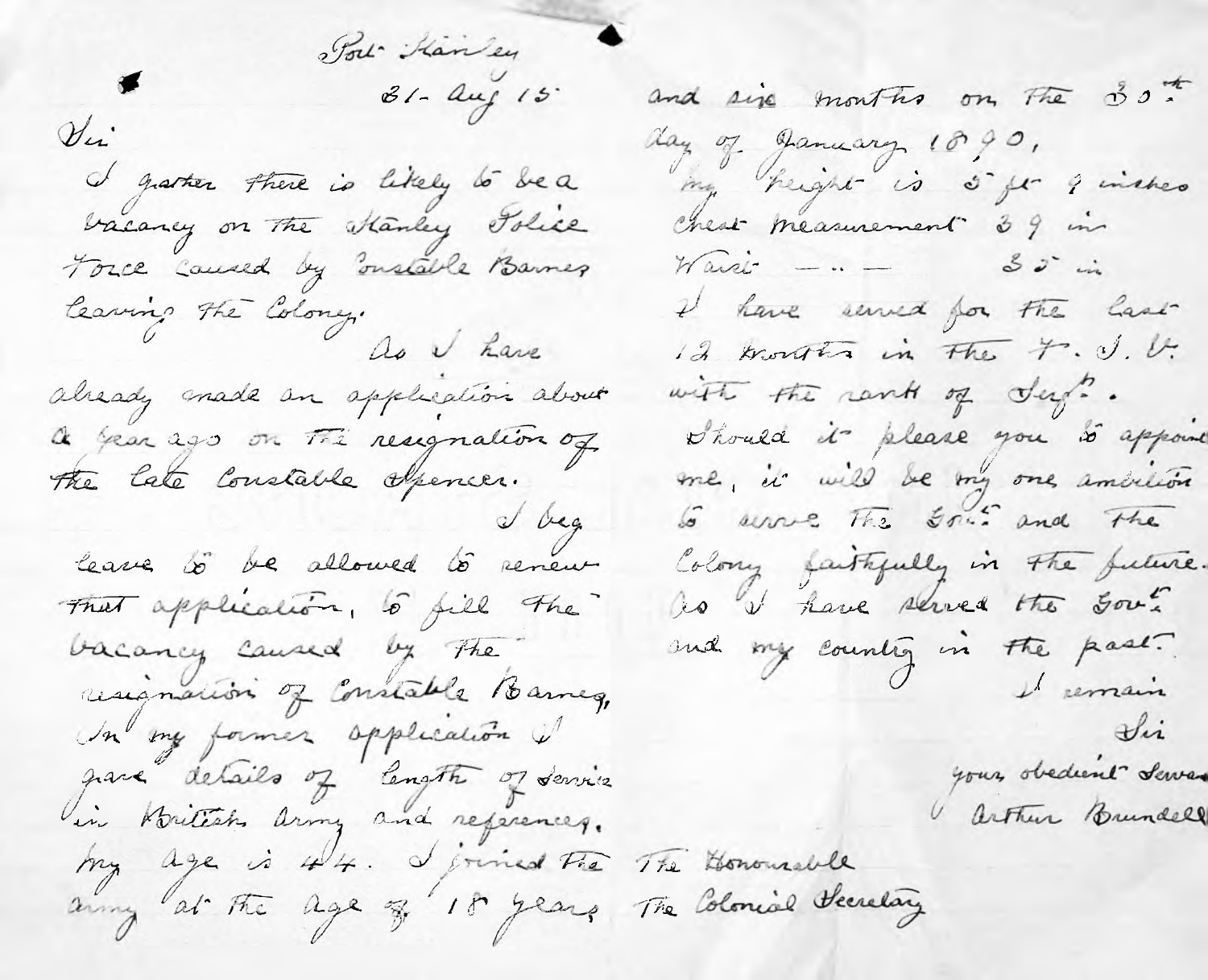$31/8/15$ .

I hereby control that Sey Brundell in<br>medically infit for the duties of constate oning to a vight inquired herman.

Islus Comport